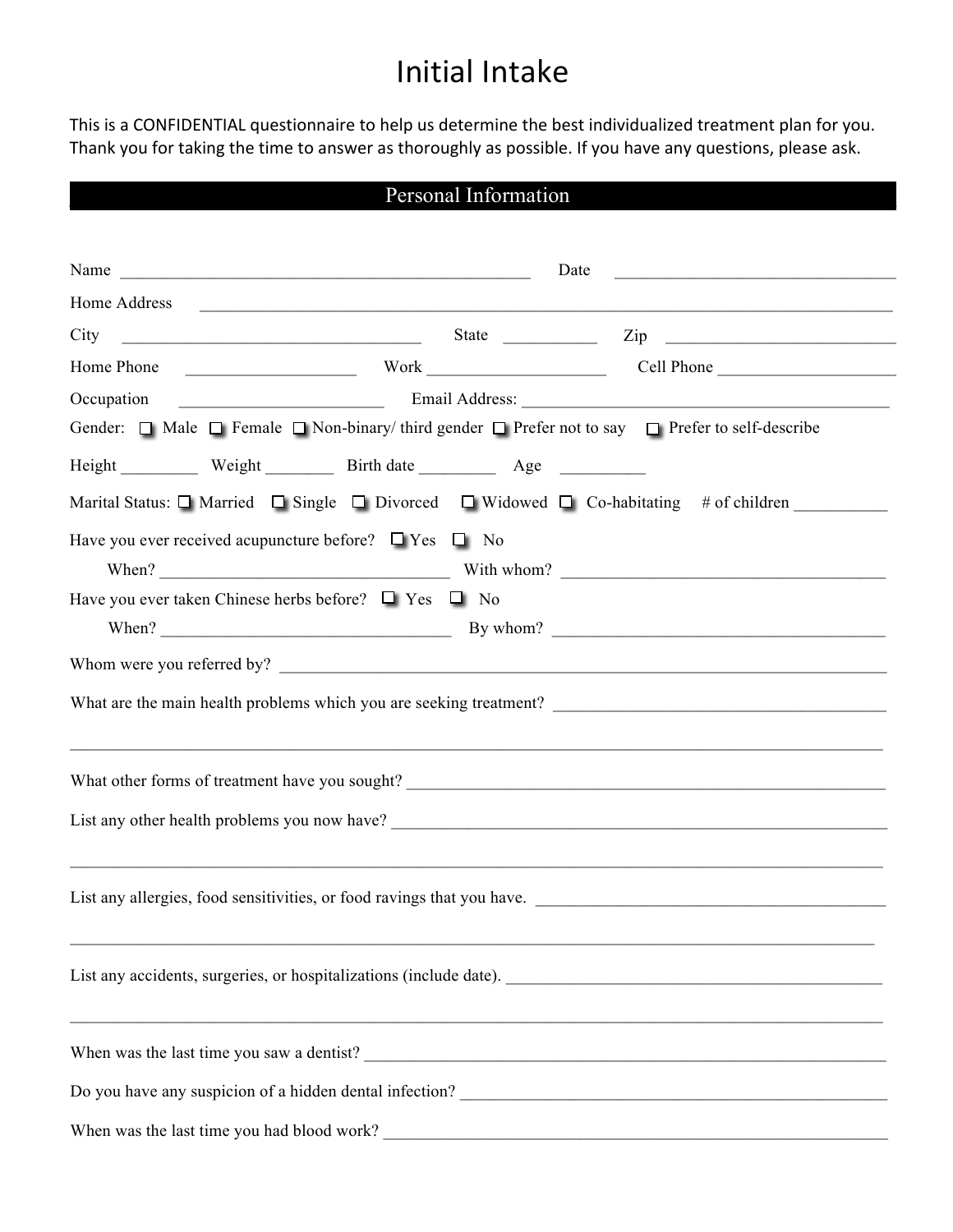Please indicate any significant illnesses you or a blood relative (Grandparent, parent or sibling) have had:

| <b>Illness</b>             | You | Your<br>Relative | Approx.<br>Date | <b>Illness</b>             | You | Your<br><b>Relative</b> | Approx.<br>Date |
|----------------------------|-----|------------------|-----------------|----------------------------|-----|-------------------------|-----------------|
| Cancer                     | ப   | ப                |                 | <b>Diabetes</b>            |     |                         |                 |
| Hepatitis                  | ப   | ┙                |                 | <b>Heart Disease</b>       | ⊔   |                         |                 |
| <b>High Blood Pressure</b> | ❏   | ப                |                 | Seizures                   | ᆸ   |                         |                 |
| <b>Rheumatic Fever</b>     | ப   | ш                |                 | <b>Emotional Disorders</b> | ப   |                         |                 |
| Infectious Diseases        | ப   | ப                |                 | Tuberculosis               |     |                         |                 |

Sexually Transmitted Diseases:  $\Box$  Gonorrhea  $\Box$  Chlamydia  $\Box$  Syphilis  $\Box$  AIDS  $\Box$  HPV  $\Box$  Herpes Date

List any medications and supplements you are currently taking: (Continue on back if necessary.)

| Medicine / Supplement | Dosage | Reason | How Long | Prescribed by |
|-----------------------|--------|--------|----------|---------------|
|                       |        |        |          |               |
|                       |        |        |          |               |
|                       |        |        |          |               |
|                       |        |        |          |               |
|                       |        |        |          |               |
|                       |        |        |          |               |
|                       |        |        |          |               |

Please indicate the use and frequency of the following:

|                   | Yes No |                   | How<br>Much |                | Yes No | How<br>Much |                     |     | Yes No How<br>Much |
|-------------------|--------|-------------------|-------------|----------------|--------|-------------|---------------------|-----|--------------------|
| Coffee/Black tea  | .      |                   |             | Tobacco        |        |             | Water Intake $\Box$ |     |                    |
| Non-medical drugs |        | <b>CONTRACTOR</b> |             | Alcohol $\Box$ |        |             | Soda pop            | . . |                    |

#### **How do you FEEL about the following areas of your life?**

Please check the appropriate boxes and indicate any problems you may be experiencing.

|                   |               | Great Good Fair Poor |     |                | Bad | <b>Your Comments</b> |
|-------------------|---------------|----------------------|-----|----------------|-----|----------------------|
| Significant other | o             | m                    |     | П              | ❏   |                      |
| Family            | ❏             | . .                  |     | ப              | ❏   |                      |
| Diet              | u             | ш                    |     | ш              | о   |                      |
| Sex               | ❏             | ш                    |     | ப              | ▫   |                      |
| Self              | o             | ப                    | . . | П              | o   |                      |
| Work              | ▫             | L.                   |     | п              | ❏   |                      |
| Exercise          | ш             | . .                  |     | ш              | ❏   |                      |
| Spirituality      | $\mathcal{L}$ |                      |     | $\blacksquare$ | Π   |                      |
|                   |               |                      |     |                |     |                      |